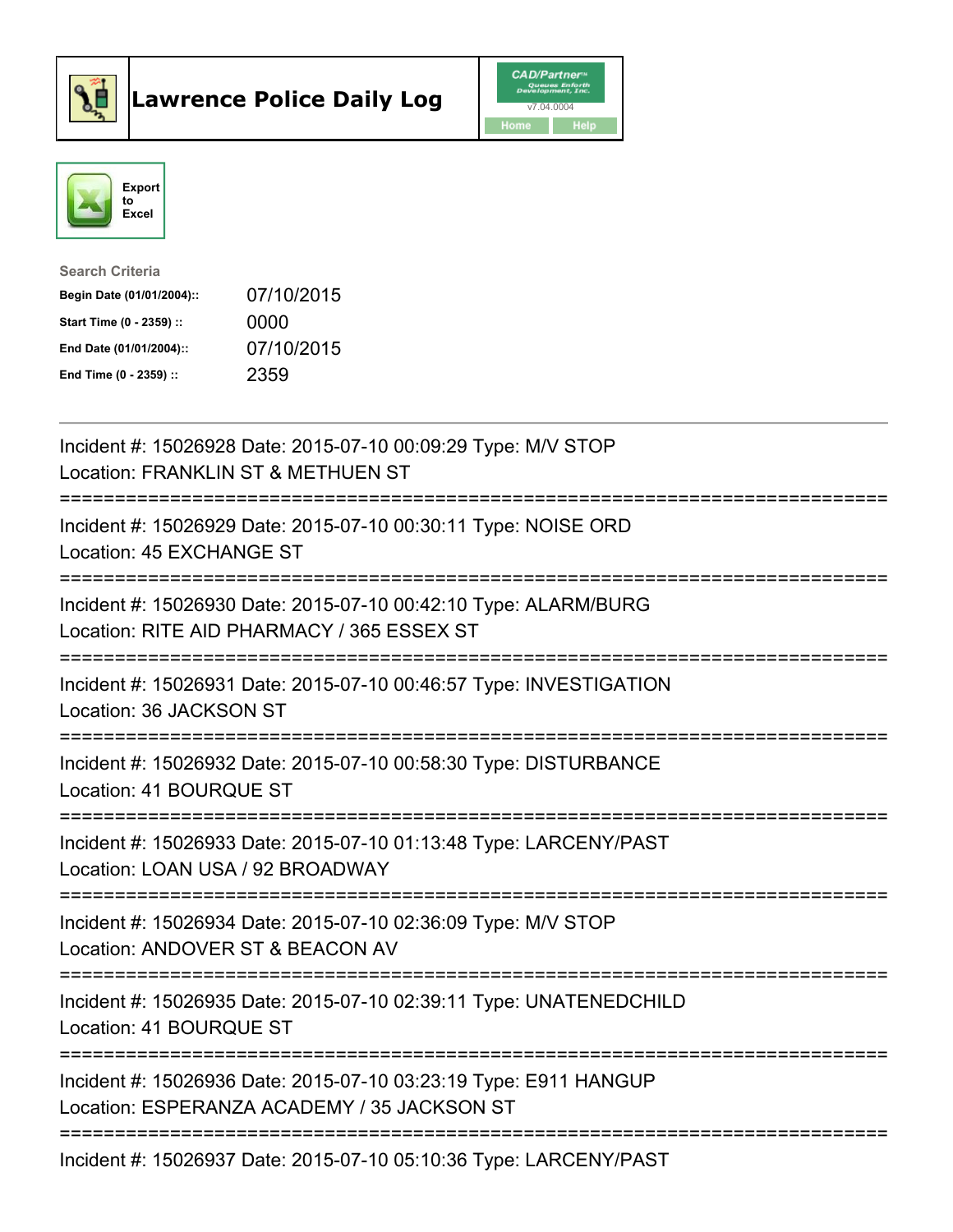## Location: 65 BEACON ST

| Incident #: 15026938 Date: 2015-07-10 05:33:03 Type: ALARMS<br>Location: TORRES RESD. / 38 CEDAR ST<br>================================       |
|-----------------------------------------------------------------------------------------------------------------------------------------------|
| Incident #: 15026939 Date: 2015-07-10 05:33:41 Type: ALARMS<br>Location: J BRIENS PUB / 615 S UNION ST<br>;================================== |
| Incident #: 15026940 Date: 2015-07-10 06:19:12 Type: M/V STOP<br>Location: BEACON ST & MT VERNON ST                                           |
| Incident #: 15026941 Date: 2015-07-10 06:26:18 Type: DISTURBANCE<br>Location: 27 DRACUT ST FL 3                                               |
| Incident #: 15026942 Date: 2015-07-10 06:36:14 Type: ALARMS<br>Location: JIMENEZ SUPER MARKET / 117 NEWBURY ST                                |
| Incident #: 15026943 Date: 2015-07-10 07:04:11 Type: ALARMS<br>Location: BRINKS INC / 9 POWERS ST<br>;===================================     |
| Incident #: 15026944 Date: 2015-07-10 07:06:17 Type: PARK & WALK<br>Location: BROADWAY                                                        |
| Incident #: 15026945 Date: 2015-07-10 07:11:07 Type: MEDIC SUPPORT<br>Location: 17 BERNARD AV FL 1                                            |
| Incident #: 15026946 Date: 2015-07-10 07:14:44 Type: CLOSE STREET<br>Location: BAILEY ST & BLANCHARD ST                                       |
| Incident #: 15026947 Date: 2015-07-10 07:21:40 Type: M/V STOP<br>Location: E HAVERHILL ST & WOODLAND ST                                       |
| Incident #: 15026948 Date: 2015-07-10 07:27:15 Type: ALARMS<br>Location: CARDINAL SHOE CORPORATION / 468 CANAL ST                             |
| Incident #: 15026949 Date: 2015-07-10 07:27:38 Type: ALARMS<br>Location: HIGHER EDUCATION PARTNERS / 52 FRANKLIN ST                           |
| Incident #: 15026950 Date: 2015-07-10 07:30:42 Type: ALARMS<br>Location: MAINSTREAM GLOBAL / 91 GLENN ST                                      |
| Incident #: 15026951 Date: 2015-07-10 07:37:41 Type: CK WELL BEING                                                                            |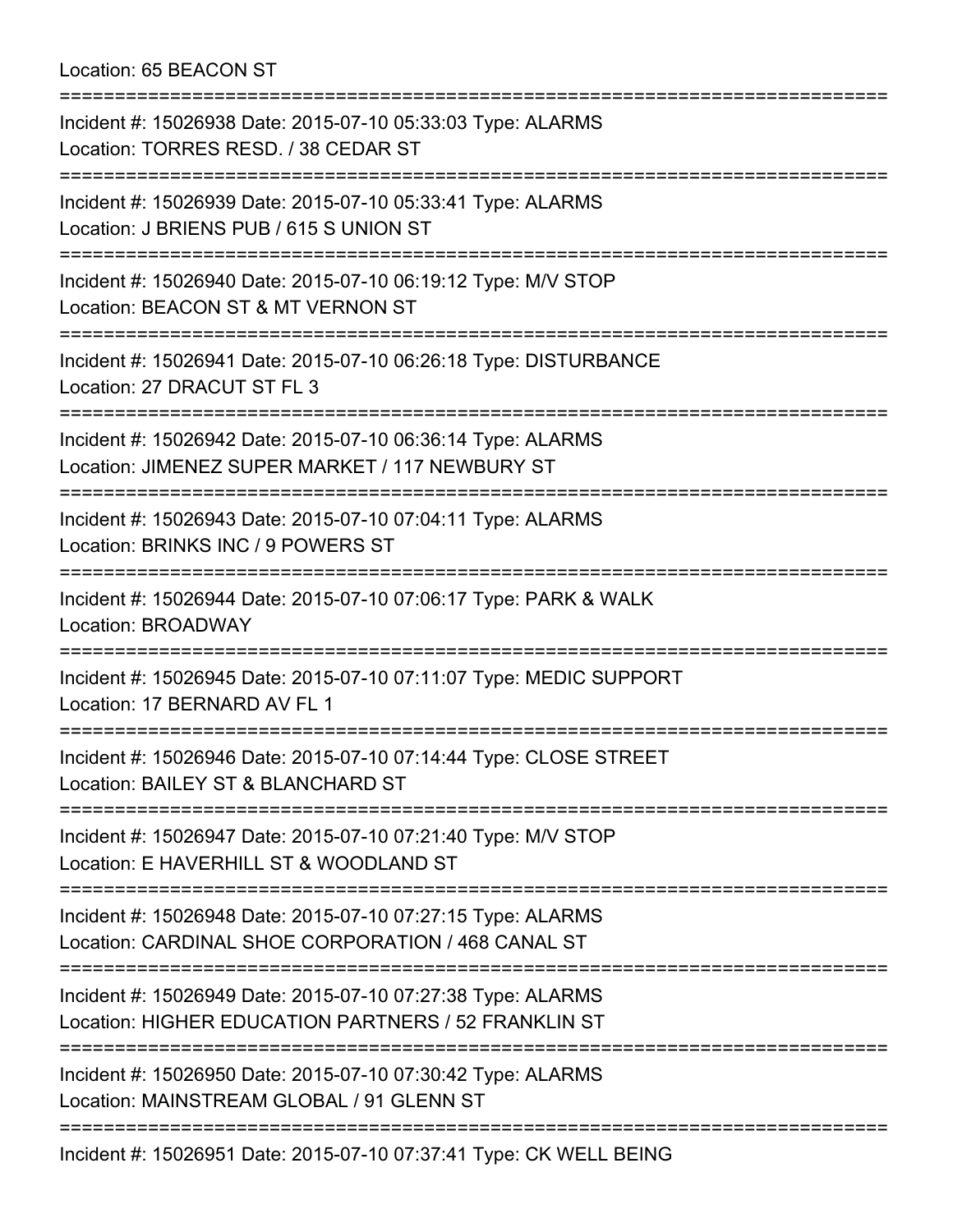=========================================================================== Incident #: 15026952 Date: 2015-07-10 08:08:14 Type: CK WELL BEING Location: S BROADWAY & SALEM ST =========================================================================== Incident #: 15026953 Date: 2015-07-10 08:19:38 Type: STOL/MV/PAS Location: PENSKE TRUCK / 650 S UNION ST =========================================================================== Incident #: 15026954 Date: 2015-07-10 08:34:42 Type: M/V STOP Location: CANAL ST & UNION ST =========================================================================== Incident #: 15026955 Date: 2015-07-10 08:40:17 Type: ALARMS Location: INTERNATIONAL INSTITUTE / 125 AMESBURY ST =========================================================================== Incident #: 15026956 Date: 2015-07-10 09:17:45 Type: ALARM/BURG Location: MAIN STREAM GLOBAL / 91 GLENN ST =========================================================================== Incident #: 15026957 Date: 2015-07-10 09:23:08 Type: HIT & RUN M/V Location: 198 JACKSON ST =========================================================================== Incident #: 15026958 Date: 2015-07-10 09:34:13 Type: INVEST CONT Location: 90 LOWELL ST =========================================================================== Incident #: 15026959 Date: 2015-07-10 09:39:52 Type: 209A/SERVE Location: 13 KENDALL ST =========================================================================== Incident #: 15026961 Date: 2015-07-10 09:49:10 Type: B&E/MV/PAST Location: 89 GREENFIELD ST =========================================================================== Incident #: 15026960 Date: 2015-07-10 09:50:36 Type: INVEST CONT Location: 33 WARWICK ST =========================================================================== Incident #: 15026962 Date: 2015-07-10 10:08:14 Type: MV/BLOCKING Location: 9 HILLSIDE AV =========================================================================== Incident #: 15026963 Date: 2015-07-10 10:11:43 Type: 209A/SERVE Location: 156 EXCHANGE ST =========================================================================== Incident #: 15026965 Date: 2015-07-10 10:16:06 Type: HARASSMENT Location: 57 JACKSON ST =========================================================================== Incident #: 15026964 Date: 2015-07-10 10:16:23 Type: M/V STOP

Location: LOWELL ST & MARGIN ST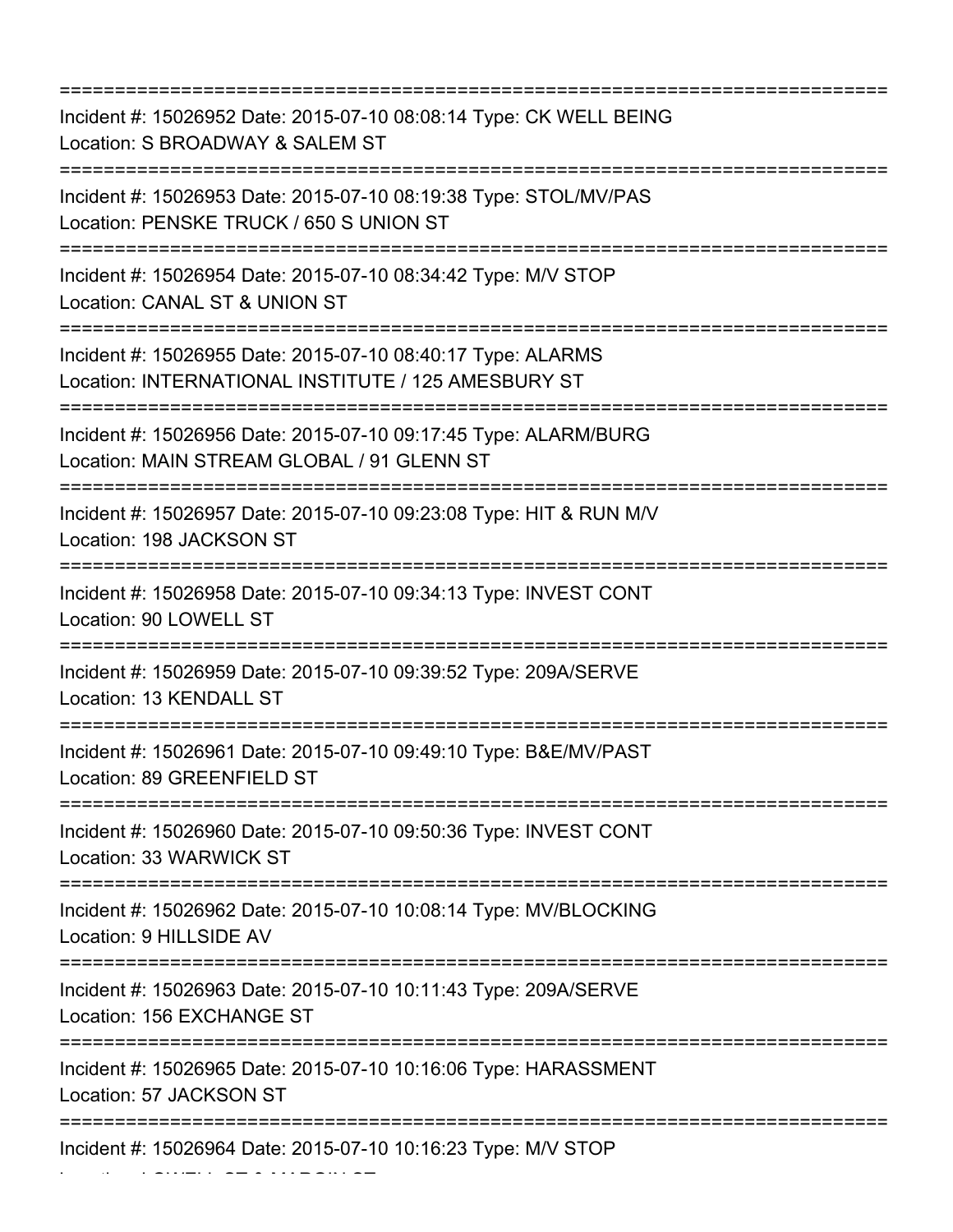| Incident #: 15026966 Date: 2015-07-10 10:24:08 Type: 209A/SERVE<br>Location: 7 DAISY ST                                                   |
|-------------------------------------------------------------------------------------------------------------------------------------------|
| Incident #: 15026967 Date: 2015-07-10 10:33:51 Type: TRESPASSING<br>Location: 45 CAMELLA TEOLI WY                                         |
| Incident #: 15026968 Date: 2015-07-10 10:50:55 Type: B&E/MV/PAST<br>Location: 33 GREENFIELD ST                                            |
| Incident #: 15026969 Date: 2015-07-10 10:55:22 Type: LOST PROPERTY<br>Location: SUBWAY / 160 WINTHROP AV<br>:============================ |
| Incident #: 15026970 Date: 2015-07-10 11:03:12 Type: DRUG VIO<br>Location: 90 LOWELL ST                                                   |
| Incident #: 15026971 Date: 2015-07-10 11:14:35 Type: KEEP PEACE<br>Location: 140 WATER ST                                                 |
| Incident #: 15026972 Date: 2015-07-10 11:26:49 Type: CK WELL BEING<br>Location: 262 E HAVERHILL ST #21<br>;========================       |
| Incident #: 15026973 Date: 2015-07-10 11:30:20 Type: PARK & WALK<br>Location: BROADWAY & CEDAR ST<br>===========================          |
| Incident #: 15026974 Date: 2015-07-10 11:31:59 Type: GENERAL SERV<br>Location: 103 CAMBRIDGE ST                                           |
| Incident #: 15026975 Date: 2015-07-10 11:35:03 Type: AUTO ACC/PI<br>Location: BROTHERS PIZZA / 145 LAWRENCE ST                            |
| Incident #: 15026976 Date: 2015-07-10 11:54:20 Type: UNWANTEDGUEST<br>Location: 38 ARLINGTON ST FL 3                                      |
| Incident #: 15026977 Date: 2015-07-10 12:03:43 Type: HARASSMENT<br>Location: 57 JACKSON ST                                                |
| Incident #: 15026978 Date: 2015-07-10 12:07:55 Type: SUS PERS/MV<br>Location: OLIVER SCHOOL / 233 HAVERHILL ST                            |
| Incident #: 15026979 Date: 2015-07-10 12:14:27 Type: MV/BLOCKING                                                                          |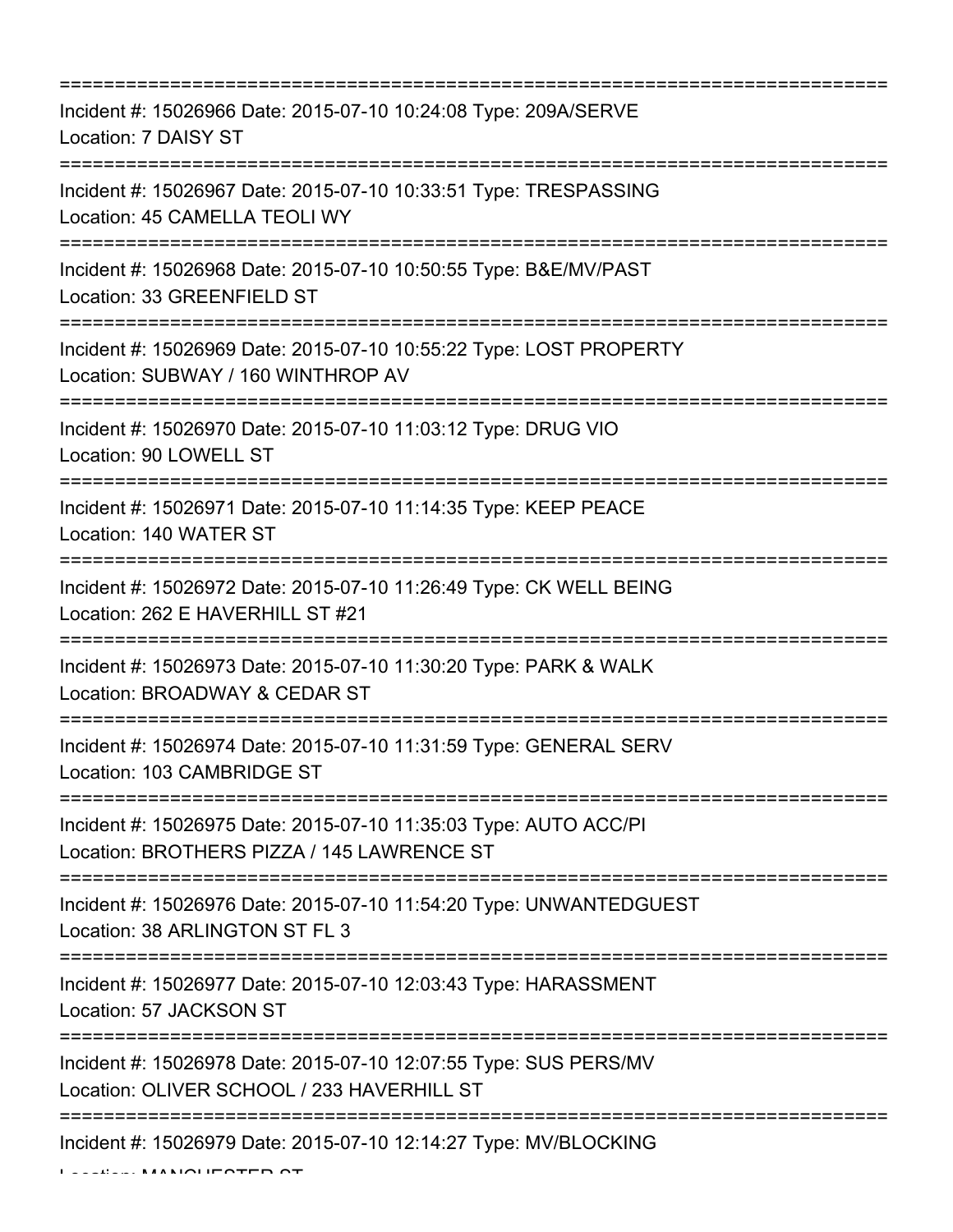| Incident #: 15026980 Date: 2015-07-10 12:17:05 Type: ANNOYING CALLS<br>Location: 52 WOODLAND ST                                   |
|-----------------------------------------------------------------------------------------------------------------------------------|
| Incident #: 15026981 Date: 2015-07-10 12:53:52 Type: SUS PERS/MV<br>Location: HOFFMAN AV                                          |
| Incident #: 15026982 Date: 2015-07-10 12:56:50 Type: M/V STOP<br>Location: CANAL ST & MARSTON ST                                  |
| Incident #: 15026983 Date: 2015-07-10 13:04:31 Type: GEN OFFENCES<br>Location: 32 LENEX CIR                                       |
| Incident #: 15026984 Date: 2015-07-10 13:13:50 Type: DISTURBANCE<br>Location: 41 N PARISH RD                                      |
| Incident #: 15026985 Date: 2015-07-10 13:26:05 Type: IDENTITY THEFT<br>Location: 126 CROSS ST FL 2                                |
| Incident #: 15026986 Date: 2015-07-10 13:46:43 Type: MV/BLOCKING<br>Location: EUTAW ST & FITZ ST                                  |
| =============<br>Incident #: 15026987 Date: 2015-07-10 13:48:28 Type: STOLEN PROP<br>Location: 20 CANTON ST                       |
| =============<br>Incident #: 15026988 Date: 2015-07-10 13:56:01 Type: UNWANTEDGUEST<br>Location: 14 LEONARD AV                    |
| Incident #: 15026989 Date: 2015-07-10 14:00:59 Type: E911 HANGUP<br>Location: 131 GARDEN ST FL 2ND                                |
| Incident #: 15026991 Date: 2015-07-10 14:07:57 Type: HIT & RUN M/V<br>Location: 186 BROADWAY                                      |
| Incident #: 15026990 Date: 2015-07-10 14:09:23 Type: ANIMAL COMPL<br>Location: 44 THORNDIKE ST                                    |
| =================================<br>Incident #: 15026992 Date: 2015-07-10 14:18:40 Type: STOL/MV/PAS<br>Location: 610 S UNION ST |
| Incident #: 15026993 Date: 2015-07-10 14:49:55 Type: DISTURBANCE                                                                  |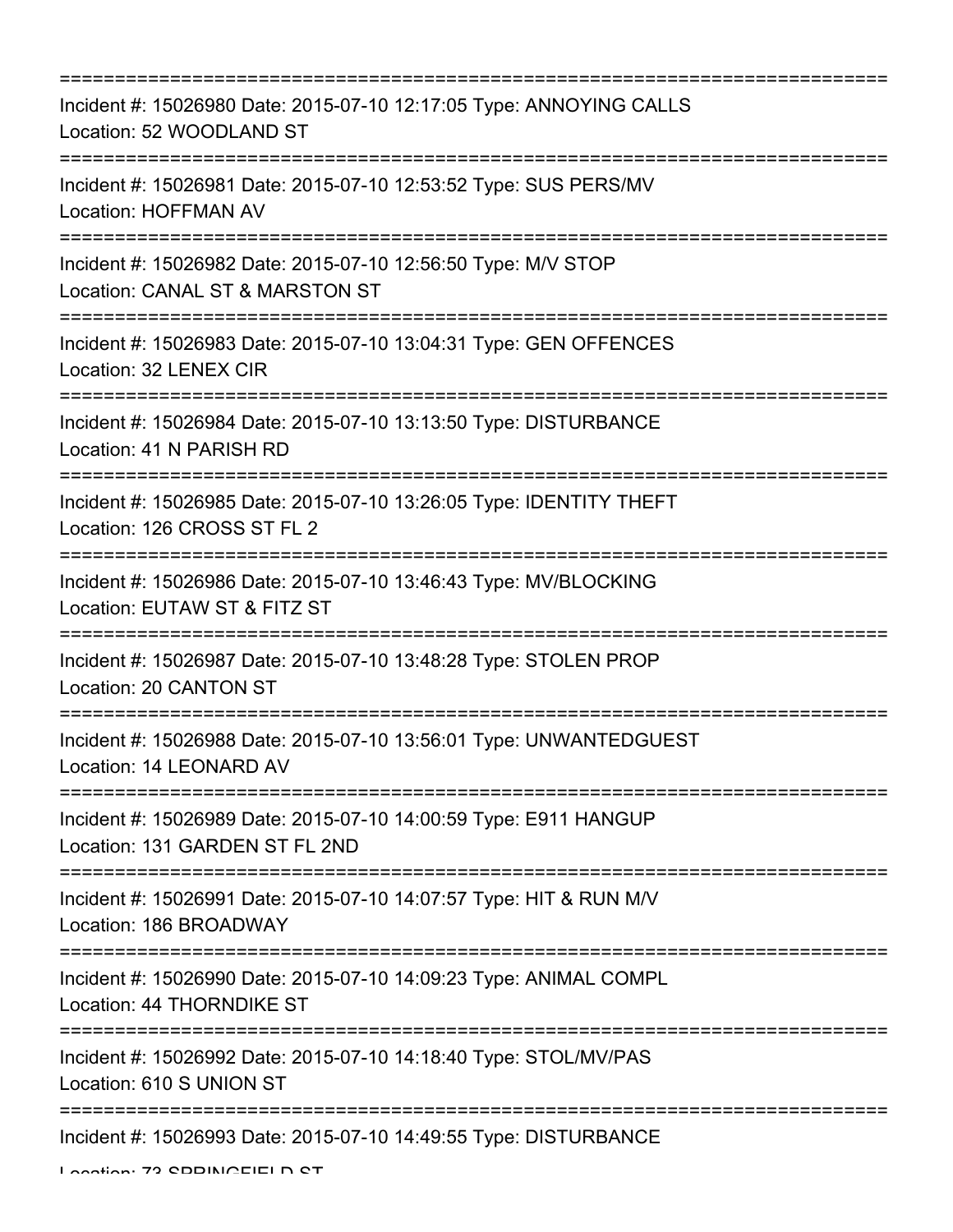| Incident #: 15026994 Date: 2015-07-10 14:55:47 Type: MAL DAMAGE<br>Location: 141 AMESBURY ST FL 404<br>----------------------------       |
|-------------------------------------------------------------------------------------------------------------------------------------------|
| Incident #: 15026995 Date: 2015-07-10 15:04:13 Type: AUTO ACC/NO PI<br>Location: FERN ST & LAWRENCE ST                                    |
| Incident #: 15026997 Date: 2015-07-10 15:17:26 Type: SHOPLIFTING<br>Location: 700 ESSEX ST                                                |
| Incident #: 15026996 Date: 2015-07-10 15:18:26 Type: SHOPLIFTING<br>Location: 700 ESSEX ST                                                |
| Incident #: 15026998 Date: 2015-07-10 15:24:28 Type: DOMESTIC/PROG<br>Location: 129 WATER ST FL 1                                         |
| Incident #: 15026999 Date: 2015-07-10 15:24:45 Type: DISTURBANCE<br>Location: 29 DRACUT ST FL 2ND                                         |
| Incident #: 15027000 Date: 2015-07-10 15:40:16 Type: AUTO ACC/NO PI<br>Location: 10 FOREST ST                                             |
| Incident #: 15027001 Date: 2015-07-10 15:42:22 Type: ALARMS<br>Location: E HAVERHILL ST & WOODLAND ST<br>:=============================== |
| Incident #: 15027002 Date: 2015-07-10 15:44:10 Type: DOMESTIC/PROG<br>Location: 203 WALNUT ST                                             |
| Incident #: 15027003 Date: 2015-07-10 15:57:24 Type: SHOPLIFTING<br>Location: MARSHALLS / 73 WINTHROP AV                                  |
| Incident #: 15027004 Date: 2015-07-10 16:02:42 Type: E911 HANGUP<br>Location: 9 BYRON AV #1                                               |
| Incident #: 15027005 Date: 2015-07-10 16:03:05 Type: SUS PERS/MV<br>Location: AYER RD & MT VERNON ST                                      |
| ========================<br>Incident #: 15027006 Date: 2015-07-10 16:16:05 Type: NOISE ORD<br>Location: 25 WARWICK ST                     |
| Incident #: 15027007 Date: 2015-07-10 16:18:56 Type: AUTO ACC/NO PI<br>Location: BROADWAY & CROSS ST                                      |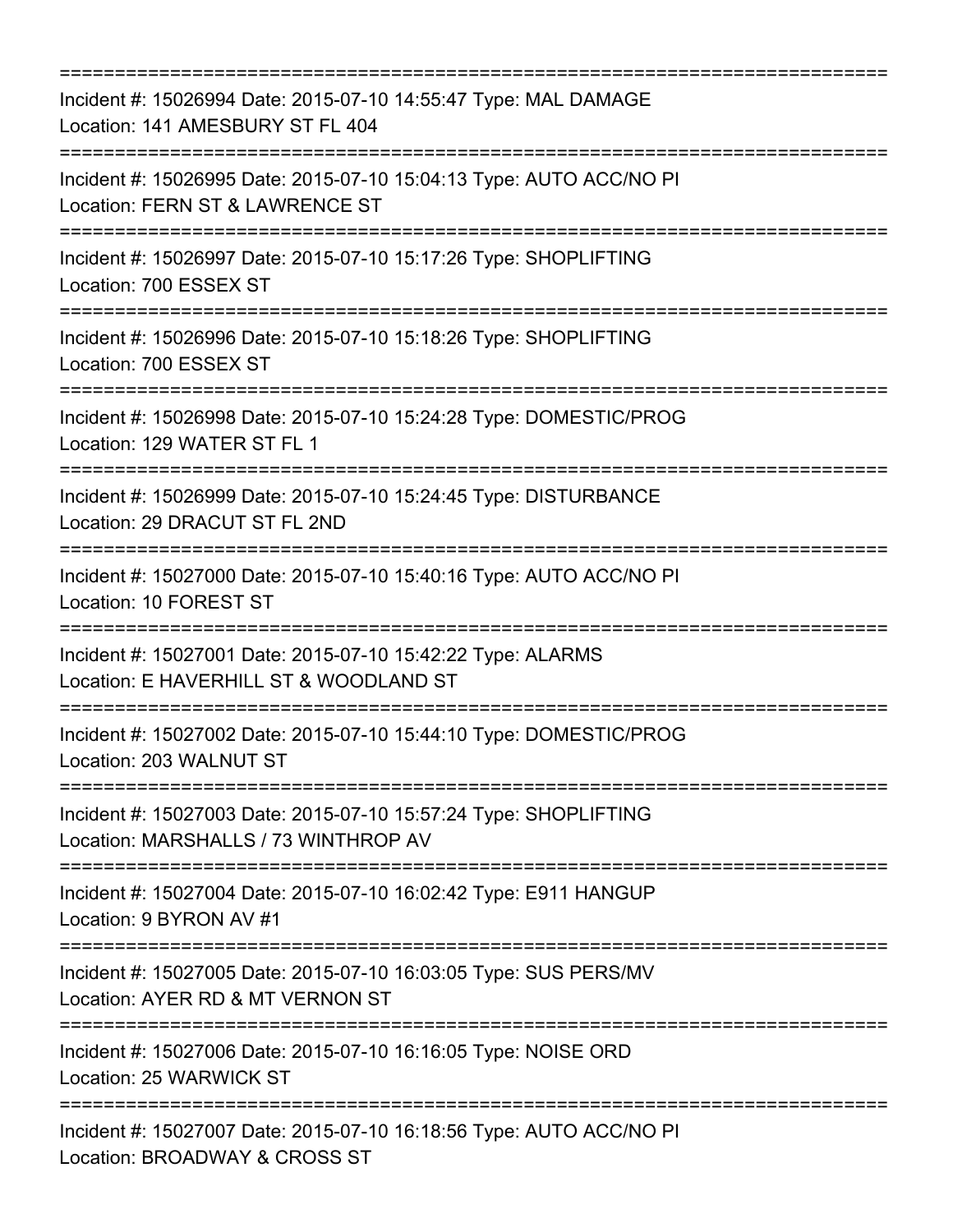Incident #: 15027008 Date: 2015-07-10 16:30:15 Type: RECOV/STOL/MV Location: 279 ERVING AV =========================================================================== Incident #: 15027009 Date: 2015-07-10 16:30:48 Type: TOW OF M/V Location: 279 ERVING AV =========================================================================== Incident #: 15027010 Date: 2015-07-10 16:42:42 Type: AMBULANCE ASSSI Location: 32 LAWRENCE ST #27 =========================================================================== Incident #: 15027011 Date: 2015-07-10 16:55:25 Type: NOISE ORD Location: 465 HIGH ST =========================================================================== Incident #: 15027012 Date: 2015-07-10 17:13:41 Type: A&B PAST Location: 129 WATER ST =============================== Incident #: 15027013 Date: 2015-07-10 17:15:46 Type: FIRE Location: 251 ANDOVER ST =========================================================================== Incident #: 15027014 Date: 2015-07-10 17:20:25 Type: ALARM/HOLD Location: LGH XRAY CENTER / 25 MARSTON ST =========================================================================== Incident #: 15027015 Date: 2015-07-10 17:21:49 Type: FIGHT Location: 178 WATER ST FL 2 =========================================================================== Incident #: 15027016 Date: 2015-07-10 17:25:15 Type: WARRANT SERVE Location: 264 LOWELL ST =========================================================================== Incident #: 15027017 Date: 2015-07-10 17:27:34 Type: M/V STOP Location: COMMON ST & FRANKLIN ST =========================================================================== Incident #: 15027019 Date: 2015-07-10 17:30:21 Type: LIC PLATE STO Location: 53 WATER ST =========================================================================== Incident #: 15027018 Date: 2015-07-10 17:32:11 Type: DISABLED MV Location: BROADWAY & WATER ST =========================================================================== Incident #: 15027020 Date: 2015-07-10 17:40:35 Type: LIC PLATE STO Location: 53 WATER ST ============================ Incident #: 15027021 Date: 2015-07-10 17:44:54 Type: HIT & RUN M/V Location: BRUCE ST & PARK ST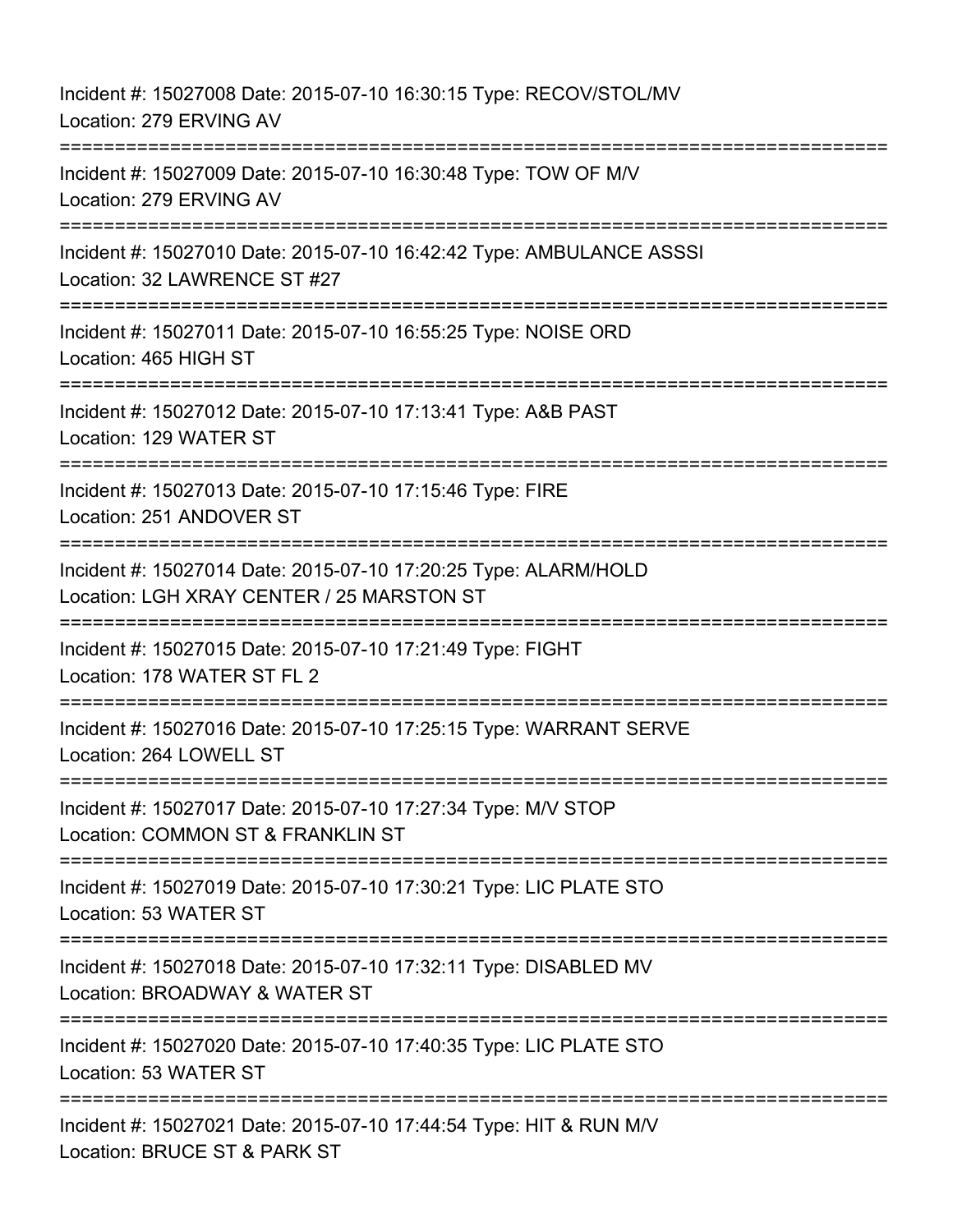Incident #: 15027022 Date: 2015-07-10 17:50:13 Type: AUTO ACC/NO PI Location: 181 WATER ST

=========================================================================== Incident #: 15027023 Date: 2015-07-10 17:52:19 Type: ALARM/BURG Location: SOUTH LAWRENCE EAST SCHOOL / 165 CRAWFORD ST =========================================================================== Incident #: 15027024 Date: 2015-07-10 17:54:48 Type: M/V STOP Location: BROOKFIELD ST & FARLEY ST =========================================================================== Incident #: 15027026 Date: 2015-07-10 18:17:10 Type: MEDIC SUPPORT Location: 44 HILLSIDE AV =========================================================================== Incident #: 15027025 Date: 2015-07-10 18:17:24 Type: INVEST CONT Location: 158 WATER ST =========================================================================== Incident #: 15027027 Date: 2015-07-10 18:18:25 Type: ANIMAL COMPL Location: 175 BAILEY ST =========================================================================== Incident #: 15027028 Date: 2015-07-10 18:22:23 Type: INVEST CONT Location: 91 E HAVERHILL ST =========================================================================== Incident #: 15027029 Date: 2015-07-10 18:25:31 Type: NOISE ORD Location: 297 LOWELL ST ========================== Incident #: 15027030 Date: 2015-07-10 18:40:39 Type: M/V STOP Location: 112 WATER ST =========================================================================== Incident #: 15027031 Date: 2015-07-10 18:42:11 Type: SUS PERS/MV Location: EASTON ST & STATE ST =========================================================================== Incident #: 15027032 Date: 2015-07-10 18:47:36 Type: M/V STOP Location: E HAVERHILL ST & FERRY ST =========================================================================== Incident #: 15027033 Date: 2015-07-10 18:51:15 Type: M/V STOP Location: BROOKFIELD ST & CHESTER ST =========================================================================== Incident #: 15027034 Date: 2015-07-10 18:55:06 Type: M/V STOP Location: BRADFORD ST & BROADWAY =========================================================================== Incident #: 15027036 Date: 2015-07-10 18:56:50 Type: 209A/SERVE Location: 92 SALEM ST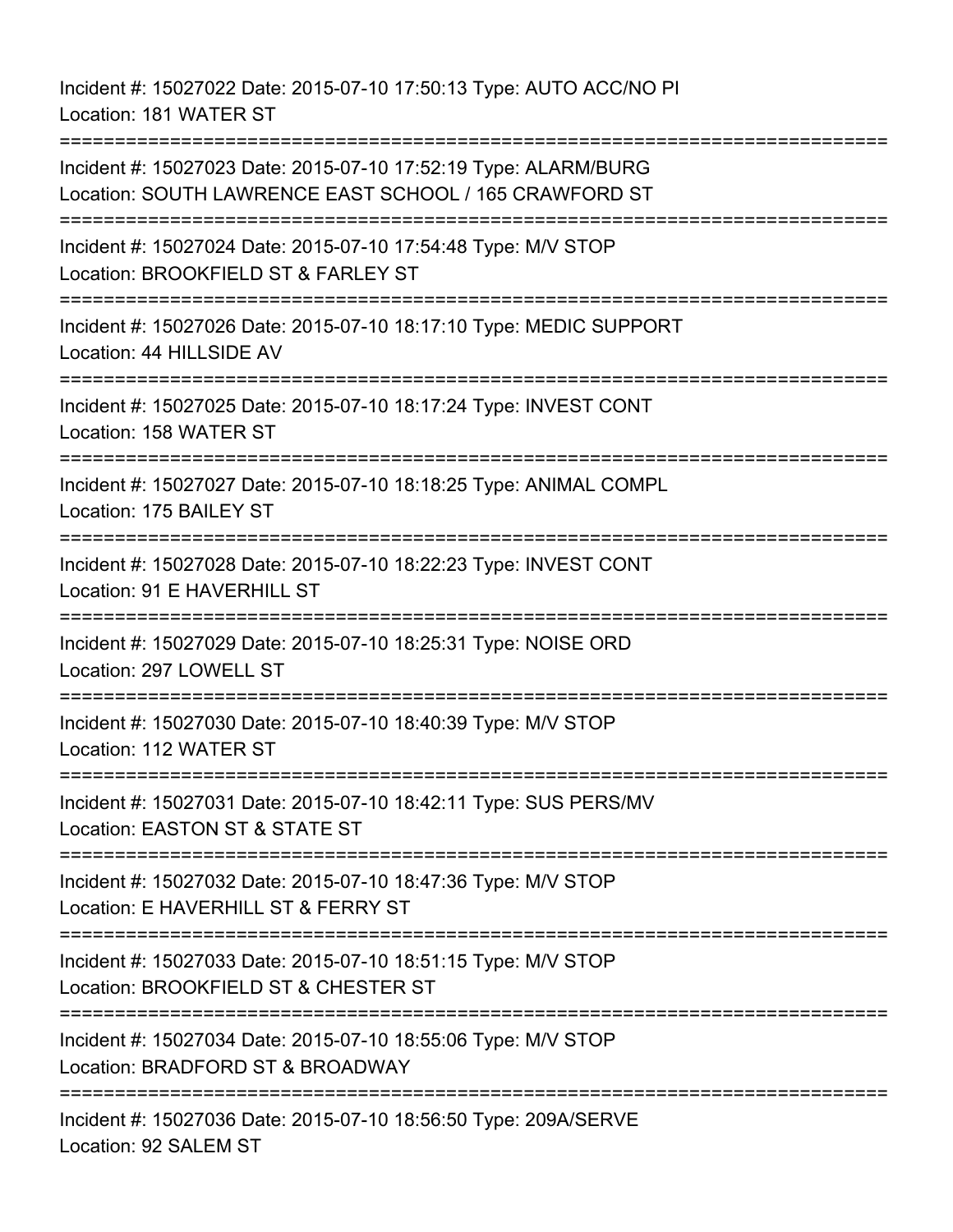Incident #: 15027035 Date: 2015-07-10 18:58:13 Type: ASSSIT OTHER PD Location: 1 GENERAL ST =========================================================================== Incident #: 15027037 Date: 2015-07-10 19:04:06 Type: NOISE ORD Location: 465 HIGH ST =========================================================================== Incident #: 15027038 Date: 2015-07-10 19:21:45 Type: HIT & RUN M/V Location: 60 ISLAND ST =========================================================================== Incident #: 15027039 Date: 2015-07-10 19:27:30 Type: DK (DRUNK) Location: OSGOOD ST & SALEM ST =========================================================================== Incident #: 15027040 Date: 2015-07-10 19:48:34 Type: M/V STOP Location: FRONT ST & S BROADWAY =========================================================================== Incident #: 15027041 Date: 2015-07-10 19:49:28 Type: NOISE ORD Location: 19 PLEASANT TER =========================================================================== Incident #: 15027042 Date: 2015-07-10 20:19:58 Type: NOISE ORD Location: 25 WARWICK ST =========================================================================== Incident #: 15027043 Date: 2015-07-10 20:29:38 Type: SUS PERS/MV Location: 700 ESSEX ST =========================================================================== Incident #: 15027044 Date: 2015-07-10 20:41:30 Type: NOISE ORD Location: 236 WATER ST =========================================================================== Incident #: 15027045 Date: 2015-07-10 20:42:02 Type: NOISE ORD Location: 285 BROADWAY =========================================================================== Incident #: 15027046 Date: 2015-07-10 20:53:50 Type: DOMESTIC/PROG Location: 355 PARK ST #12E =========================================================================== Incident #: 15027047 Date: 2015-07-10 20:56:41 Type: NOISE ORD Location: 245 ERVING AV =========================================================================== Incident #: 15027048 Date: 2015-07-10 21:00:51 Type: SUS PERS/MV Location: 128 HANCOCK ST =========================================================================== Incident #: 15027049 Date: 2015-07-10 21:02:30 Type: NOISE ORD Location: 25 WARWICK ST

===========================================================================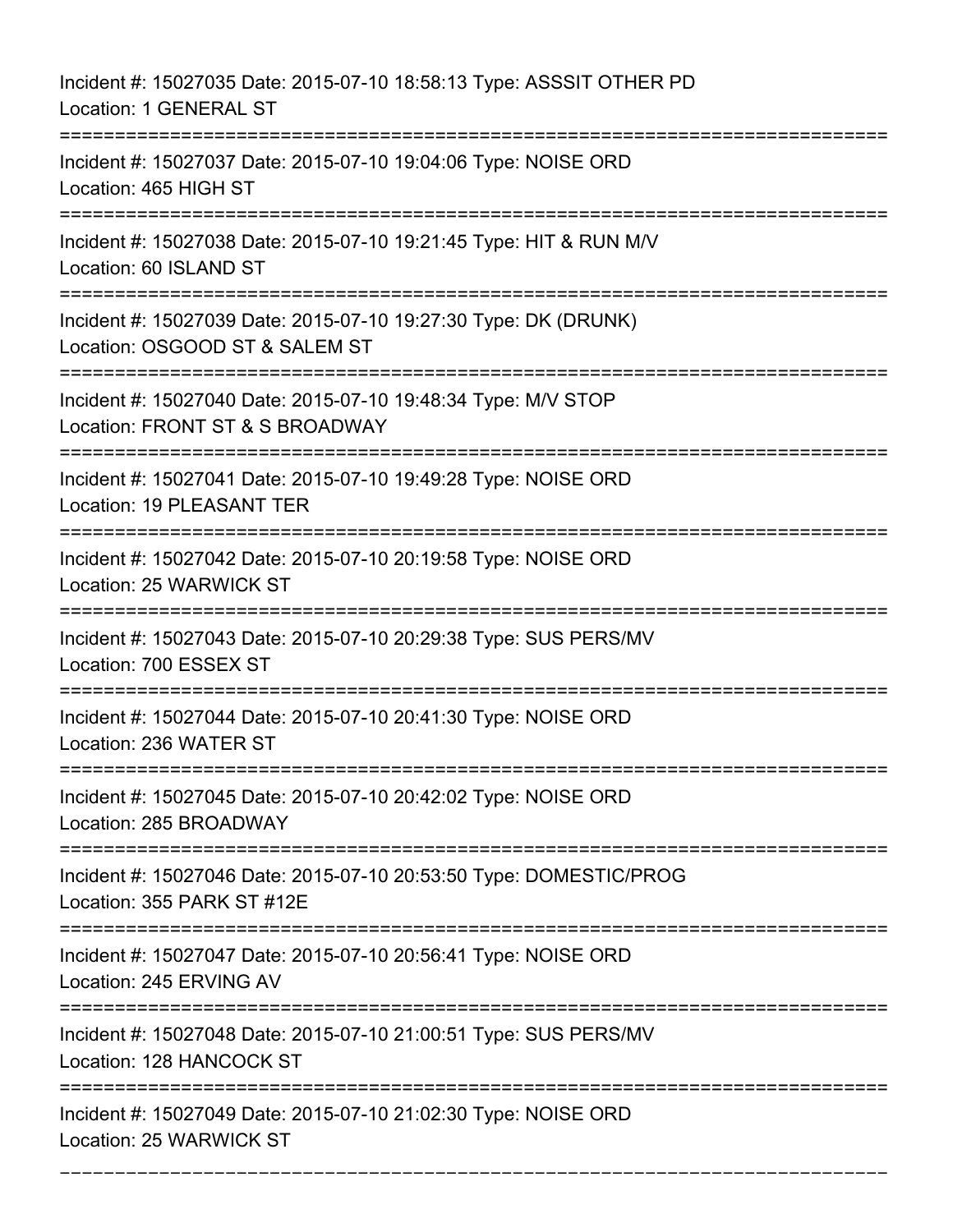Incident #: 15027050 Date: 2015-07-10 21:10:20 Type: NOISE ORD Location: 151 MARGIN ST =========================================================================== Incident #: 15027051 Date: 2015-07-10 21:11:13 Type: FIRE WORKS Location: BIGELOW ST & SANBORN ST =========================================================================== Incident #: 15027052 Date: 2015-07-10 21:21:16 Type: M/V STOP Location: CYPRESS ST & PEARL ST =========================================================================== Incident #: 15027053 Date: 2015-07-10 21:29:12 Type: LOUD NOISE Location: 25 MILTON ST =========================================================================== Incident #: 15027054 Date: 2015-07-10 21:29:34 Type: M/V STOP Location: AMES ST & LOWELL ST =========================================================================== Incident #: 15027055 Date: 2015-07-10 21:31:33 Type: M/V STOP Location: BRADFORD ST & BROADWAY =========================================================================== Incident #: 15027056 Date: 2015-07-10 21:32:28 Type: M/V STOP Location: AMESBURY ST & LEBANON ST =========================================================================== Incident #: 15027057 Date: 2015-07-10 21:36:39 Type: NOISE ORD Location: 475 RIVERSIDE DR =========================================================================== Incident #: 15027058 Date: 2015-07-10 21:41:26 Type: M/V STOP Location: S UNION ST & SPRINGFIELD ST ============================= Incident #: 15027059 Date: 2015-07-10 21:44:15 Type: M/V STOP Location: KINGSTON ST & S BROADWAY =========================================================================== Incident #: 15027060 Date: 2015-07-10 21:47:34 Type: SUS PERS/MV Location: 98 BRADFORD ST =========================================================================== Incident #: 15027061 Date: 2015-07-10 22:07:58 Type: NOISE ORD Location: 25 OHIO AV =========================================================================== Incident #: 15027062 Date: 2015-07-10 22:08:41 Type: NOISE ORD Location: 24 F PLEASANT ST =========================================================================== Incident #: 15027063 Date: 2015-07-10 22:10:05 Type: M/V STOP Location: 21 MILTON ST ===========================================================================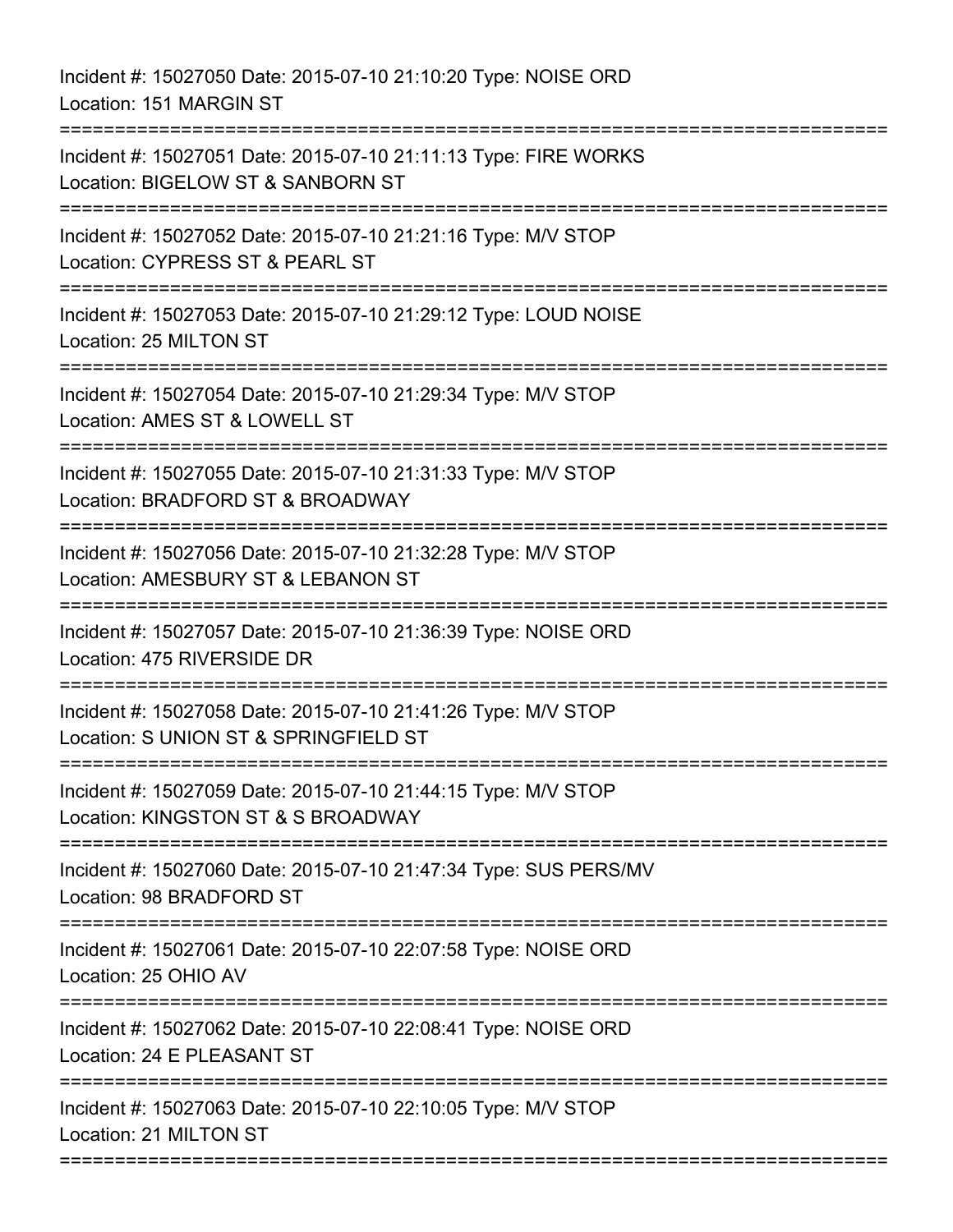| Incident #: 15027064 Date: 2015-07-10 22:12:15 Type: M/V STOP<br>Location: BODWELL ST & MEDFORD ST             |
|----------------------------------------------------------------------------------------------------------------|
| Incident #: 15027065 Date: 2015-07-10 22:25:51 Type: M/V STOP<br>Location: CARVER ST & SALEM ST                |
| Incident #: 15027066 Date: 2015-07-10 22:26:24 Type: ALARM/BURG<br>Location: SALVATION ARMY / 250 HAVERHILL ST |
| Incident #: 15027067 Date: 2015-07-10 22:26:38 Type: M/V STOP<br>Location: MARGIN ST & MELVIN ST               |
| Incident #: 15027069 Date: 2015-07-10 22:27:23 Type: CK WELL BEING<br>Location: 77 S UNION ST #111             |
| Incident #: 15027068 Date: 2015-07-10 22:27:28 Type: TRESPASSING<br>Location: 303 PROSPECT ST                  |
| Incident #: 15027071 Date: 2015-07-10 22:32:24 Type: HIT & RUN M/V<br>Location: BROADWAY & ESSEX ST            |
| Incident #: 15027070 Date: 2015-07-10 22:32:33 Type: SUS PERS/MV<br>Location: BOURQUE ST                       |
| Incident #: 15027072 Date: 2015-07-10 22:38:52 Type: TOW OF M/V<br>Location: ATTIKA / 1 MILL ST                |
| Incident #: 15027073 Date: 2015-07-10 22:41:05 Type: M/V STOP<br><b>Location: RESERVOIR ST</b>                 |
| Incident #: 15027076 Date: 2015-07-10 22:51:00 Type: NOISE ORD<br>Location: EVERETT ST & ROWE ST               |
| Incident #: 15027074 Date: 2015-07-10 22:51:10 Type: M/V STOP<br>Location: 54 NEWBURY ST                       |
| Incident #: 15027075 Date: 2015-07-10 22:51:34 Type: INVESTIGATION<br>Location: 113 E HAVERHILL ST             |
| Incident #: 15027077 Date: 2015-07-10 22:52:01 Type: M/V STOP<br>Location: HAMPSHIRE ST & LEBANON ST           |
|                                                                                                                |